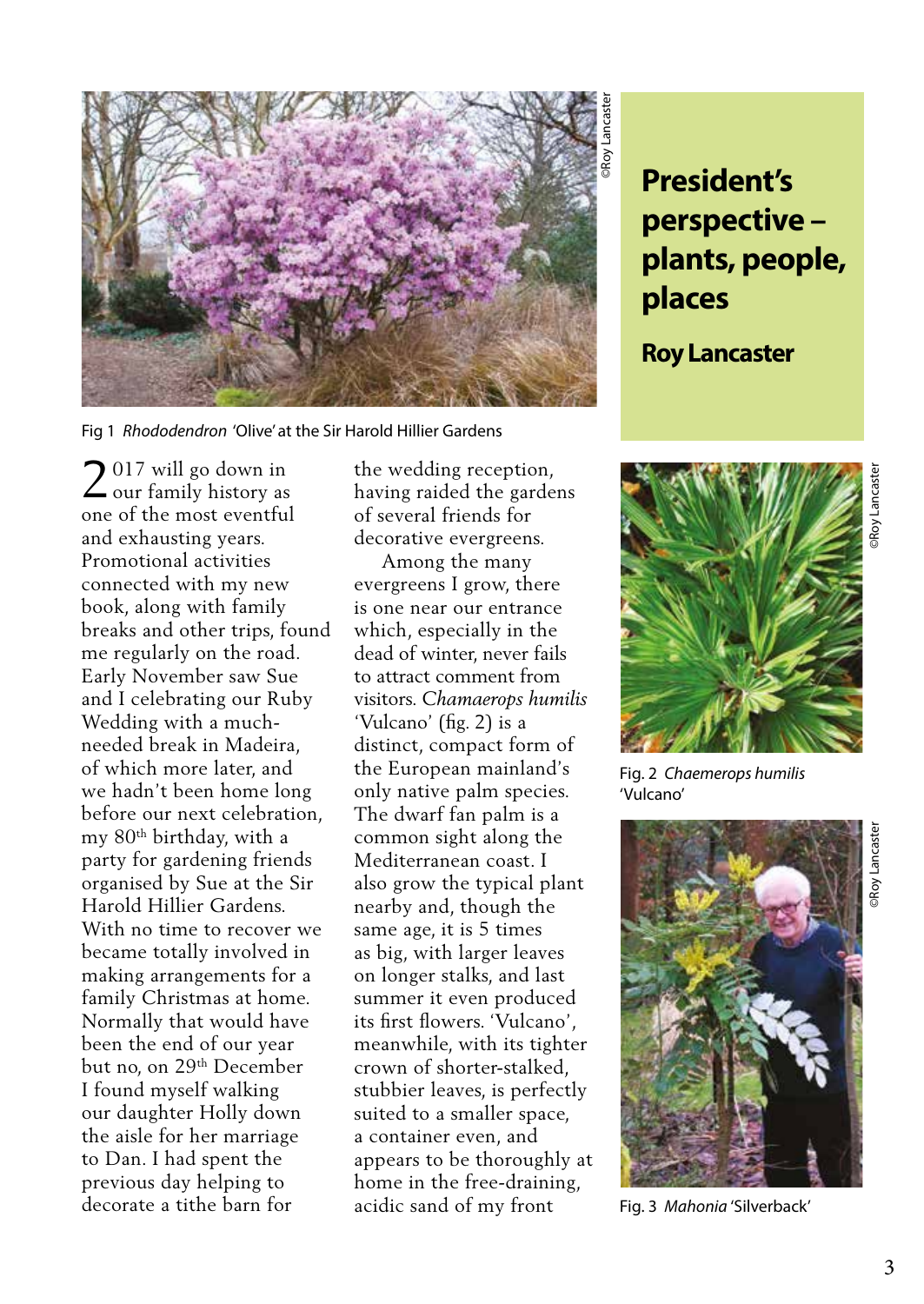

Figs 4 & 5 *Hackonechloa macra*  'Aureola'



Fig. 6 *Ajuga incisa* 'Blue Enigma'

garden where it also enjoys whatever sun is available. Apparently it was originally discovered by a nurseryman growing on the slopes of Mt. Etna in Sicily. From the little I have seen of it in cultivation, it appears to be variable in vigour and in leaf colour, some more glaucous, almost silvery beneath when young.

 As I mentioned it last year I thought I had better include here an image of winter-flowering *Mahonia*  'Silverback' (fig. 3) which is once again dominating my rear garden with its rich yellow flower spikes, though one has to turn over a leaf to enjoy its silverywhite reverse, a tricky job given its fierce, spiny teeth. It isn't available in the trade but a sister seedling, differing in its longer, more arching if not drooping flower spikes, was auctioned at a winter meeting of the HPS Hampshire Group. It had been purchased from a nurseryman near Newbury who has christened it 'Stickleback'. Both are to be included in a future RHS *Mahonia* trial.

 Despite the understandable concern regarding *Rhododendron ponticum* (now *R*. x *superponticum*) and its smothering, all-consuming spread in many areas of the UK and Ireland we should not be persuaded into believing that **all**  rhododendrons are *persona non grata* in our gardens.

By far the majority are well worth considering for planting in a suitable (acidic) soil, especially as a single specimen. For the smaller garden I can recommend the hardy hybrid 'Olive' (fig. 1), an upright shrub to around 140–80cm, freely producing its attractive clusters of funnel-shaped, mauvepink flowers, defying the winter blues and providing a striking companion to snowdrops and other early bloomers in February.

 Back to early March, when Sue and I spent a long weekend with friends on the Pembroke coast. Here, among other pleasures, we were thrilled to find a host of coastal native plants including sea beet, sea stock, sea spurge, sea milkwort, sea radish, wild cabbage, Danish scurvy grass and tree mallow. I had hoped to find the true Tenby daffodil (*Narcissus obvallaris*) but those many daffs we saw on roadside banks appeared to be planted hybrids of varied origin, colourful but not the real McCoy. On our penultimate day we braved a wet coast and woodland walk to find wild garlic, golden saxifrage and my favourite spring wildling, *Adoxa moschatellina*, moschatel or 'town-hall clock' as we called it in Lancashire, and duly celebrated in a local pub with sausages and mash followed by milk chocolate bread and butter pudding with hot custard – bliss!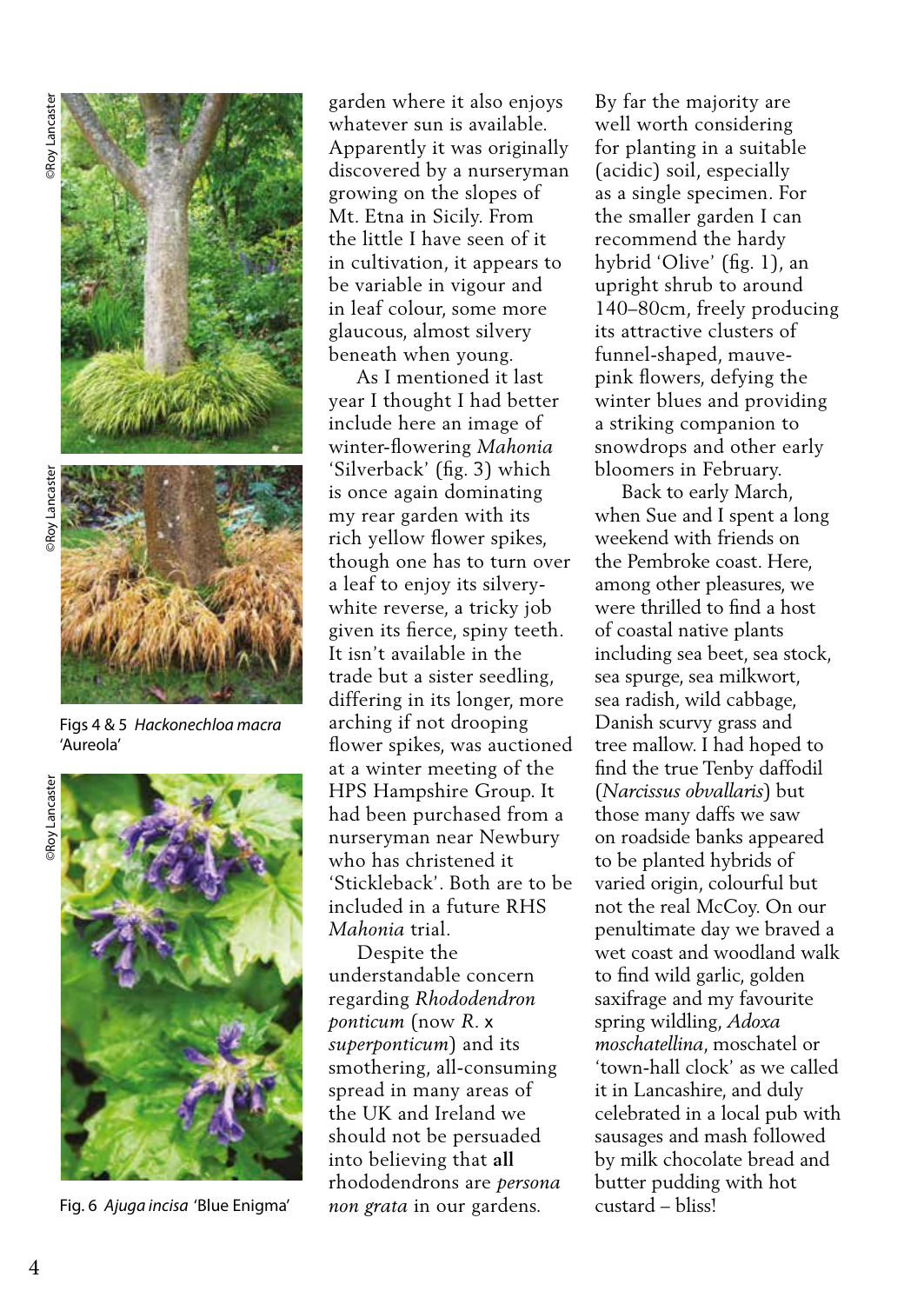Japanese friend Mikinori Ogisu to source it for me. I passed on seed to a nurseryman friend who subsequently bulked it up and named it, though I was unaware of this until some years later. I never did understand the choice of cultivar name as its origin and ornamental quality were never in doubt. I had an unexpected surprise towards the end

of April when I was asked to identify an orchid in a Hampshire woodland. My curiosity piqued, I visited the wood and was astonished to see large drifts of the early purple orchid (*Orchis mascula*) growing with bluebells and other woodlanders such as wood sedge (*Carex sylvatica*), wood sanicle (*Sanicula vulgaris*) and wood pimpernel (*Lysimachia nemorum*). The orchid flower-spikes varied in colour from rich purple to pale rose and an occasional pure white. I spent several minutes picking my way carefully through the wood before settling down on a log, the better to contemplate the scene. Not a sound could I hear except for a blackbird's song, and having 'recharged my emotional batteries' I quietly departed.

 When I first worked for Hilliers in the early 1960s, I met with a huge range of shrubs new to me including *Dipelta floribunda* (fig. 7), a 3m specimen of which grew



Fig. 7 *Dipelta floribunda*, Bowood House



Fig. 8 *Clematis flammula*, Hergest Croft



Fig. 9 *Polypodium australe*  'Cambricum Wilharris', Perrot's Brook

time, patches of shining rich green foliage to provide a most reliable and attractive ground-cover, especially in shade. There are several variegated selections of which 'Aureola' is the one I chose several years ago to plant in my own garden around the base of a tree magnolia, *M. cylindrica*. I originally saw it used this way at Knoll Gardens near Wimborne in Dorset and I have never once regretted copying the idea. The soft summer-long waves of gold-striped foliage is a perfect foil for the grey magnolia bark and best of all in the winter, when the leaves have faded to an attractive pale straw colour, it slowly develops a warmer tint reflecting the orange algae on the magnolia's trunk. In late January on a wet overcast day the combination really lifts my spirits.

A long-time perennial

favourite of mine is *Hackonechloa macra*  'Aureola' (figs 4 & 5), a native woodland grass of N E Asia whose low clumps of slender shoots produce, in

 Close by, in a shady border, I have planted *Ajuga incisa* 'Blue Enigma' (fig. 6), an herbaceous, low-growing perennial with jaggedly toothed leaves and bold racemes of rich-blue flowers in April. Many years ago, I first saw this species pictured in an illustrated account of Japanese native plants and I asked my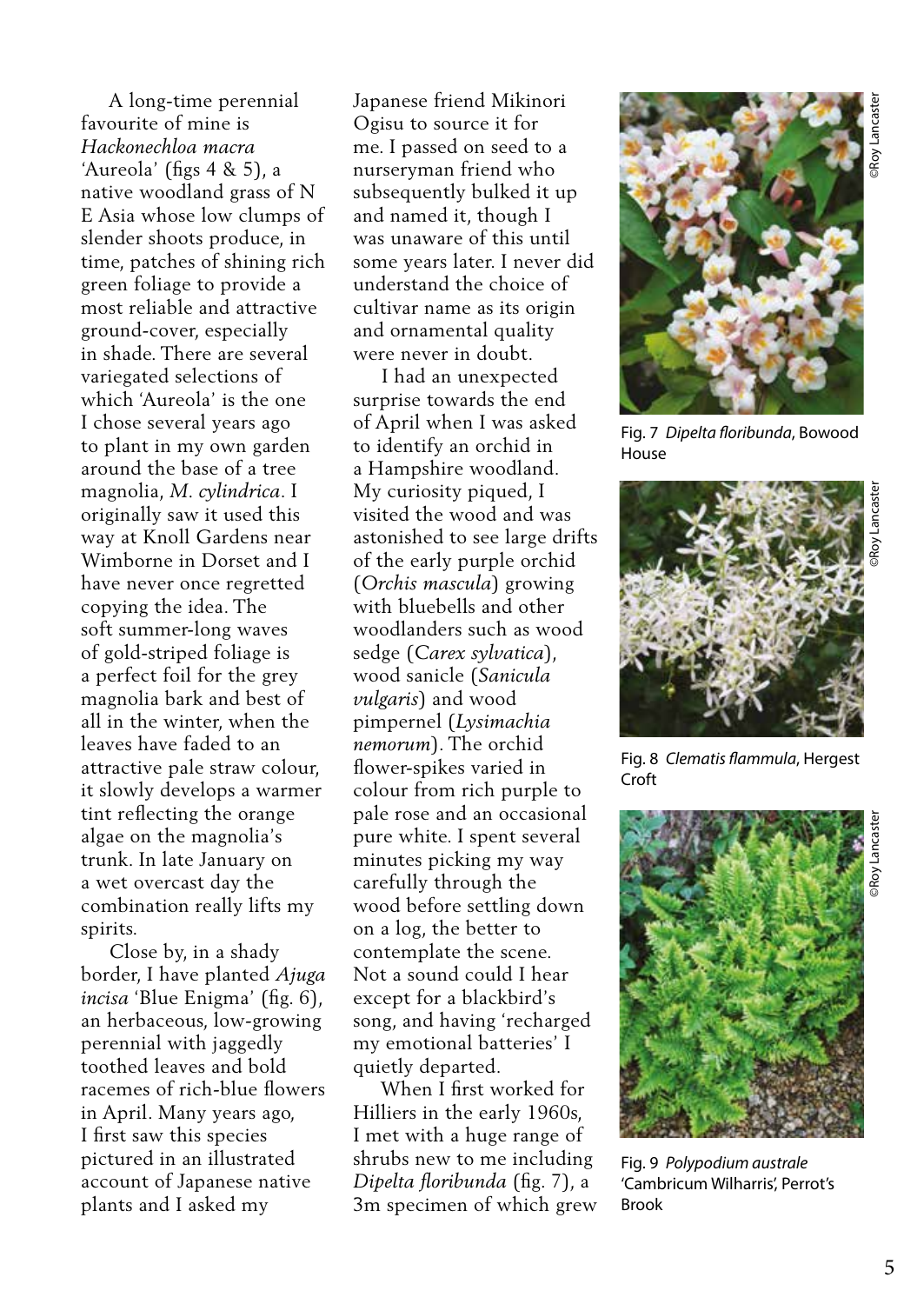

Fig. 10 *Galactites tomentosa*, Perrot's Brook



Fig. 11 *Tibouchina heteromalla*, the Blandy Garden, Madeira





Fig. 12 *Dahlia imperialis*, the Blandy Garden, Madeira

by the main drive in their West Hill (Winchester) Nursery. I was immediately impressed with its stature and its generous clusters of pink flowers, but disappointed to learn that as it is difficult to propagate it was rarely available for sale. I was reminded of this in May when visiting the walled garden at Bowood House, home of Lord and Lady Lansdowne at Calne, Wiltshire, where I found a group of three *Dipelta floribunda* in full flower in a border, a splendid sight to behold. It is a hardy and easily grown deciduous Chinese shrub for most any soil in sun and belongs to the same family (*Caprifoliaceae*) as *Weigela*.

 Another plant I had not seen in a long time, *Clematis flammula* (fig. 8), I came across in September covering a wall in the kitchen garden at Hergest Croft above Kington in Herefordshire. I once saw this vigorous scrambler tumbling from the towering rocks and cliffs of Meteora in Greece and have never forgotten its billowing panicles of small, white, sweetly-scented flowers. Cultivated in England since the late  $16<sup>th</sup>$  century, it performs best in a warm, sunny situation on a large wall or fence.

 Next day I visited John and Lyn Sales' garden at Perrot's Brook, Cirencester, known for its sumptuous displays of snowdrops in late winter. As befits the garden of a former Gardens Adviser to the National Trust, it contains a wide range of plants, perennials and woodies. Since retirement John has developed a real plantsman's garden in which his broader skills as a designer are immediately apparent. Two perennials particularly caught my eye: a fern, *Polypodium australe* 'Cambricum Wilharris' (fig. 9), which planted at the foot of the house wall had developed into a lush colony of deeply lobed wintergreen fronds the colour of a 'Granny Smith'; and in complete contrast, on a sunny raised bed behind the house I spied a familiar Mediterranean thistle *Galactites tomentosa* (fig. 10) whose grey-green, hairy, spine-toothed leaves, particularly those on nonflowering rosettes, are notable for their attractive white venation. Their lax clusters of rose-purple or lilac flower-heads are borne over an extended period from summer into autumn on cobwebby hairy stems to 1m. Like many thistles and thistle relatives it can form colonies in time, but the seedlings can be removed and potted on when small, before their tap root takes a hold.

Saturday 16<sup>th</sup> September was a special day when Sue and I travelled north to Ness Gardens on the Wirral to join old friends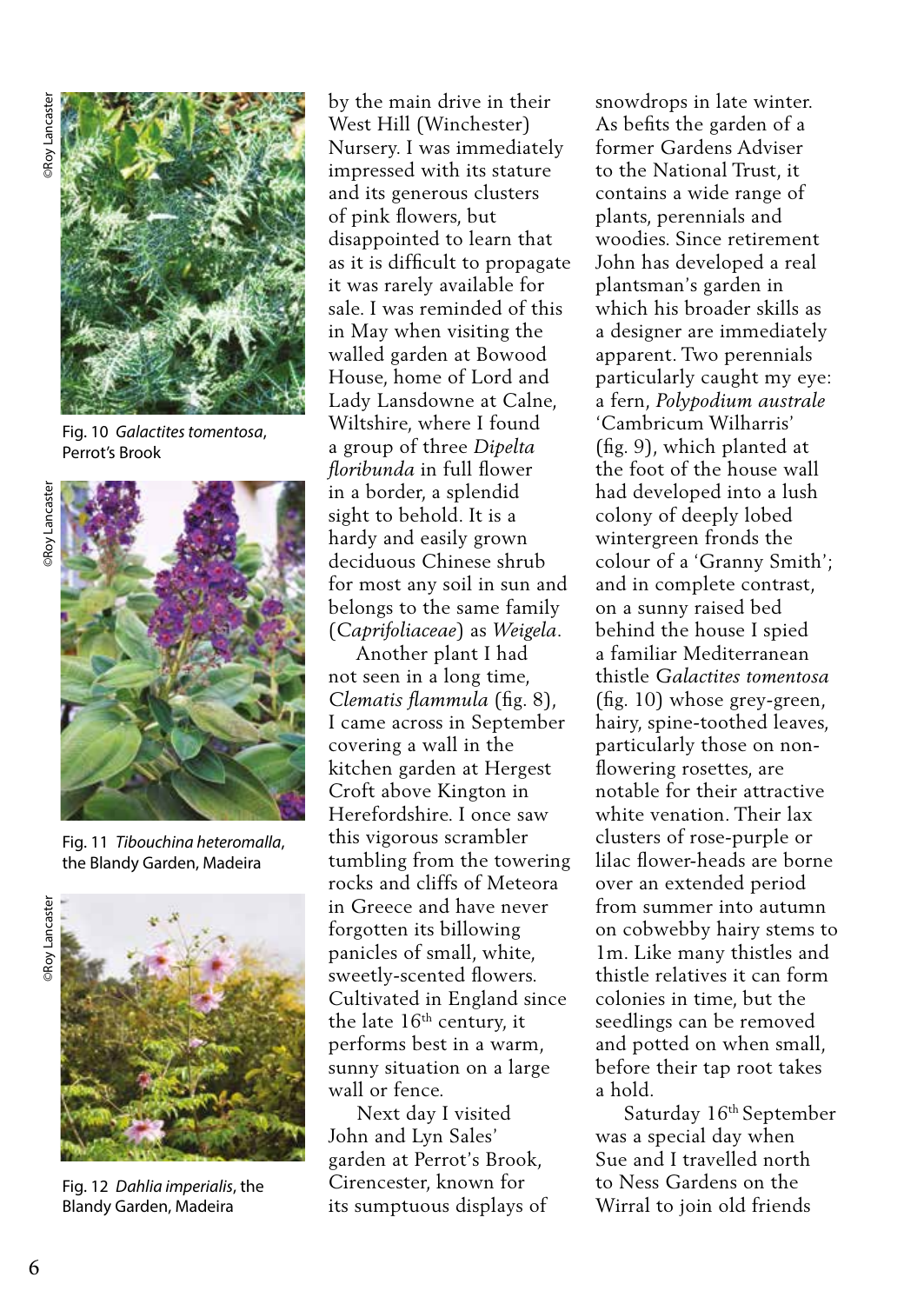and former colleagues at a garden party celebrating the 70th anniversary of Gardener's Question Time. A programme of entertainment was provided, including question-time sessions and plant sales. Apparently 2500 people attended including the 950 packed into the main marquee for the opening GQT session. Needless to say we had a lot of fun shared with garden lovers countrywide

 One of the most spectacular plants new to me in 2017 was *Senecio candidus*, a bold, lowgrowing evergreen perennial from Tierra del Fuego and the Falkland Isles. The entire plant, including the large leaves, is covered in a white felt while the yellow daisy flowers, although attractive, play a lesser role. Several groups of this plant have been planted in the Sir Harold Hillier Gardens and are proving an instant attraction and talking point. It's still early days but I believe it will need protection, as it doesn't appear to like cold, wet winters. Neither do I.

 Having addressed in my Spring 2017 article the case of the wrong sea stock, *Matthiola incana* white form, I would like to bring readers up to date with news that a good friend gave me seed of the true Madeiran Stock, *Matthiola maderensis*, from a wild collection and from that seed I now have

three young plants in my garden, with another one in a pot under glass as a back-up. Mention of Madeira also provides me with a colourful end to the present article. Those who have visited the well-named 'Garden Island' will need no reminding, but for those who haven't, let me offer you a brief account as to why I believe Madeira to be the perfect antidote to winter blues, especially if you are a gardener.

 Sue and I have hosted a number of enjoyable and successful garden tours on Madeira, all between March and May, so it was no surprise that when we discussed a short break to celebrate 40 years of marriage we both came up with the same answer. Six days in early November would guarantee plenty of interest and colour and so it proved. Of the many gardens we have visited in the past there was only time to visit a handful. The Quinta do Palheiro is a favourite with visitors who refer to it as The Blandy Garden. Like many of the larger, older gardens it contains a large variety of plants from woodies to perennials including bulbs in season. On the day of our visit I was particularly attracted to *Tibouchina heteromalla* (fig. 11) from Brazil, a large, tender shrub with beautifully veined and felted leaves, and flowers of a royal purple.



Fig. 13 *Tithonia diversifolia*, the Blandy Garden, Madeira



Fig. 14 *Megaskepasma erythrochlamys*, Quinta do Lago, Madeira



Fig. 15 *Bauhinia galpinii*, Quinta do Lago, Madeira